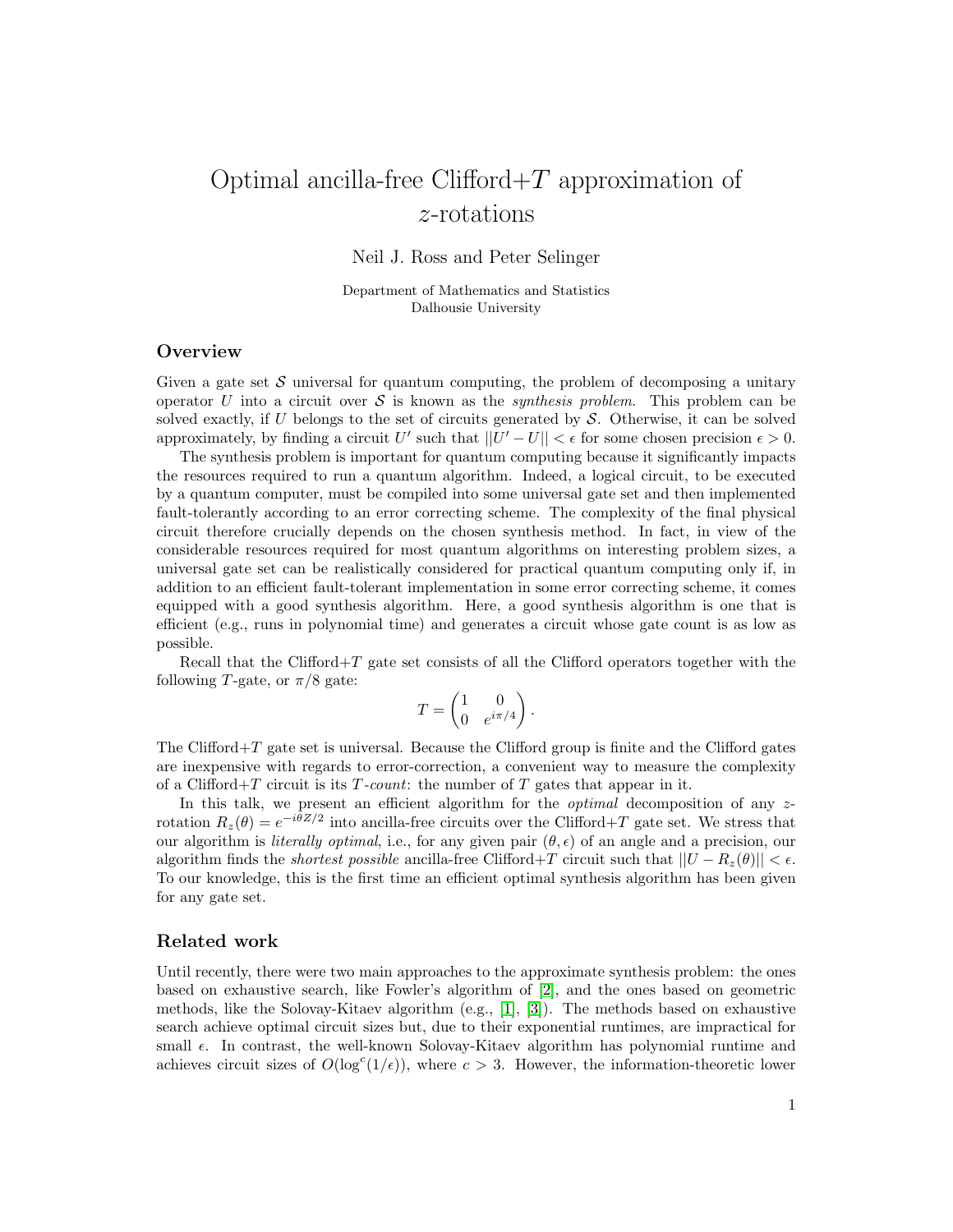bound for the T-count is  $K + 3\log_2(1/\epsilon)$ , so the Solovay-Kitaev algorithm leaves ample room for improvement.

In the last two years, number theoretic methods, and in particular Diophantine equations, have been used to define new synthesis algorithms. Along these lines, an efficient algorithm was defined in [\[4\]](#page-2-3) which uses a small number of ancilla qubits to approximate a given single-qubit operator. Our contribution belongs to this new number-theoretic tradition.

## An optimal quantum algorithm and a nearly-optimal classical algorithm

As mentioned above, our algorithm is optimal, in the sense that it outputs the shortest circuit whatsoever for any given problem instance. To achieve this optimality, we require an oracle for the efficient factorization of integers. Because of Shor's algorithm, a quantum computer can of course serve as such an oracle; it is for this reason that our optimal synthesis algorithm is actually a quantum algorithm.

However, even in the absence of a factoring oracle, we can prove under a mild numbertheoretic assumption that our algorithm finds a solution of T-count  $m + O(\log(\log(1/\epsilon)))$ , where m is the T-count of the second-to-optimal solution. In the typical case, m is given by the information-theoretic lower bound, so that the circuit decompositions have T-count  $3\log(1/\epsilon) + O(\log(\log(1/\epsilon)))$  in the typical case. We therefore also obtain a classical synthesis algorithm that is *nearly optimal* in the sense that only differs from optimal by  $O(\log(\log(1/\epsilon)))$ .

Finally, we remark that our algorithm is only optimal (or, in the classical case, nearly optimal) for z-rotations. Nevertheless, it can still be used to approximate an arbitrary unitary  $U \in SU(2)$ , by using Euler angles to decompose U into three z-rotations

$$
U = R_z(\theta_1) H R_z(\theta_2) H R_z(\theta_3),
$$

and then applying the algorithm to each one of the three  $R_z(\theta_i)$ . In this case, we achieve a T-count of  $9 \log(1/\epsilon) + O(1)$  in the quantum case, and  $9 \log(1/\epsilon) + O(\log(\log(1/\epsilon)))$  in the classical case.

#### Sketch of the algorithm

We briefly outline some of the main ideas of the algorithm. The inputs are an angle  $\theta$  and a precision  $\epsilon$ , and the goal is to approximate  $R_z(\theta)$  up to  $\epsilon$  by the shortest possible Clifford+T circuit. We know from [\[5\]](#page-2-4) that an operator U is in the Clifford+T group if and only if it is of form

$$
U = \begin{pmatrix} u & -t^{\dagger} \omega^{\ell} \\ t & u^{\dagger} \omega^{\ell} \end{pmatrix},
$$

where  $\ell$  is an integer,  $\omega = e^{i\pi/4}$  and  $u, t$  belong to the ring  $\mathbb{D}[\omega] = \mathbb{Z}[1/\sqrt{\pi}]$  $[2, i]$ . Moreover,  $[5]$  also contains an algorithm for the exact synthesis of such matrices into Clifford+T circuits. It can be shown that in fact a Clifford+T gate  $U$  is a solution to the approximate synthesis problem for  $\theta$  and  $\epsilon$  only if it is of the form

<span id="page-1-0"></span>
$$
U = \begin{pmatrix} u & -t^{\dagger} \\ t & u^{\dagger} \end{pmatrix} . \tag{1}
$$

Furthermore, the T-count for  $U$  is a function of the so-called *least denominator exponent* of  $u$ , Furthermore, the 1-count for  $U$  is a function of the so-called *least denominator exponent* of  $u$ , which is the power of  $\sqrt{2}$  occurring in the denominator of u. Therefore, if we find u in  $\mathbb{D}[\omega]$ such that